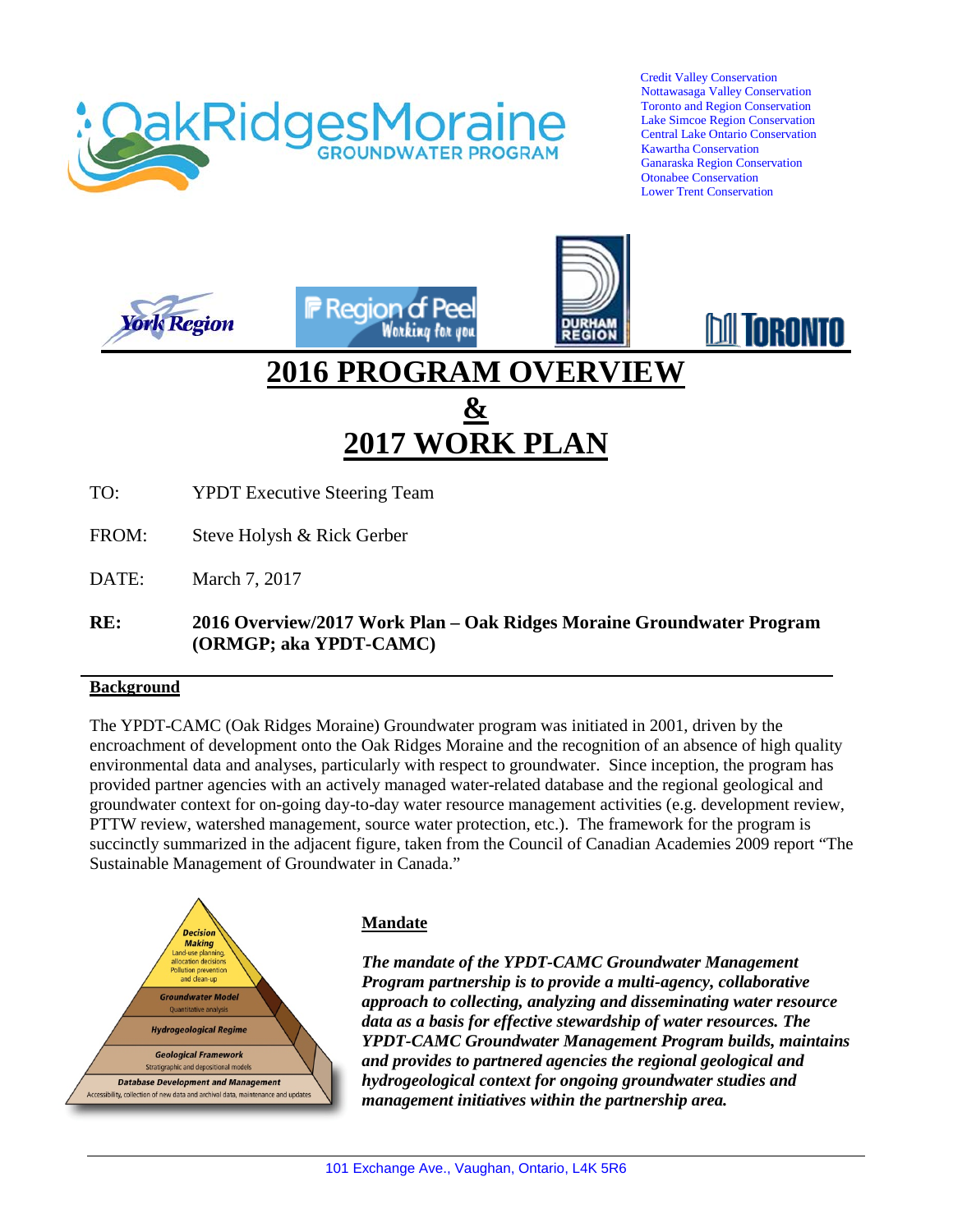*As such the program will:* 

- *Build and maintain a master database of water related information that is accessible to all partner agencies;*
- *Build and maintain a digital geological construction of the subsurface layers that is accessible to all partner agencies;*
- *Build and maintain a numerical groundwater flow model(s) that can be used to address any number of issues that arise at any of the partner agencies;*
- *Coordinate and lead investigations that will acquire new field data that will strategically infill key data gaps;*
- *Provide technical support to Source Water Protection Teams to ensure that interpretations used in source water are consistent with the regional understanding;*
- *Provide technical support to planning authorities to ensure that Official Plan policies are developed in a manner which makes them consistent with up to date groundwater science as derived from the project; and*
- *Provide technical support to all partnered agencies for addressing other Provincial legislation.*

Further information regarding the program can be found at www.oakridgeswater.ca.



Program area - Note that for data management purposes the program area comprises the entirety of three SWP Regions: 1) Credit/Toronto/Central Lake Ontario (CTC); 2) Southern Georgian Bay - Lake Simcoe (SGBLS); and 3) Trent Conservation Coalition (TCC). Focus of work is largely directed to the GTA municipalities (York, Peel, Durham, and Toronto) and their associated Conservation Authorities (CAs).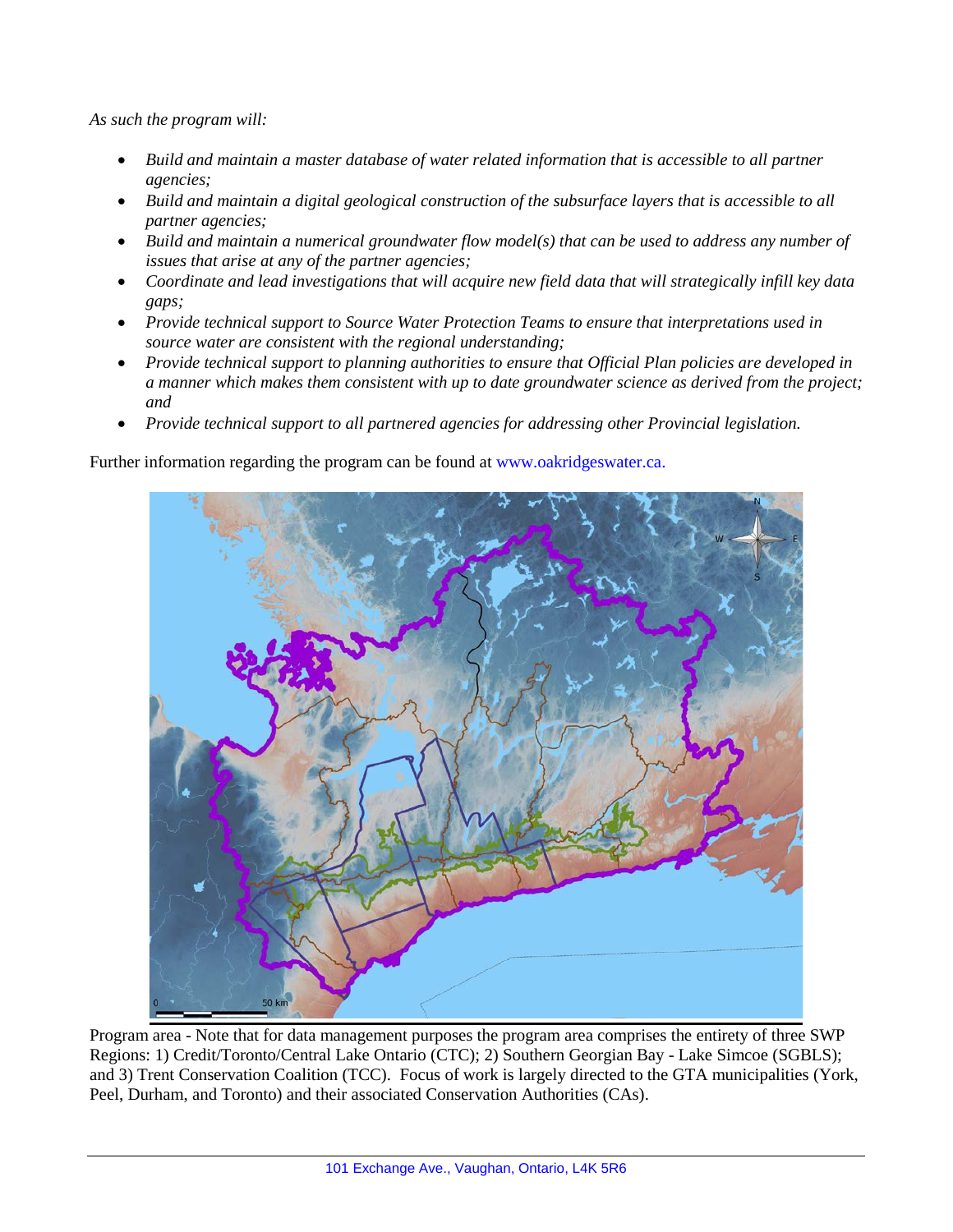# **Review – 2016 (Highlights)**



# **Highlights – 1. Database**

• database moved from SQL 2012 to SQL 2014 and then to SQL 2016 at the end of the year;

• new servers purchased and configured to accommodate new database accessibility through Citrix system;

• added in 2016 - 28,000 boreholes; 700 reports; 2.5 million temporal data records;

website enhanced for ready access to program data and information;

# **Highlights – 2. Analysis & Modelling**

- Water budget model run across jurisdiction and maps made available on website;
- Water table and potentiometric surface maps regenerated and made available on website;
- Review and analyses of Yonge St. Aquifer geology and hydrogeology in support of technical paper;
- Obtain/inventory/archive and review additional partner agency numerical groundwater flow models;
- Complete technical work of "ensemble" modelling study for Ducks Unlimited to investigate economic benefit of CVC wetlands.



# **Highlights – 3. Other**

• Further enhancements to pass-worded section of website [\(www.oakridgeswater.ca\)](http://www.oakridgeswater.ca/); access provided to Provincial and Federal technical staff for peer review;

• Continued monitoring of 20 field sites to assist with infilling of data gaps;

• Communications – continued technical collaboration with various agencies including MOECC; GSC; Hydro One; Town of Clarington; Univ. of Waterloo; Guelph Univ.; Univ. of Western Ont.; York Univ.;

• Communications – authored or co-authored three conference presentations; significant interest generated at City of Toronto's "Lunch and Learn".

# **Highlights – 4. Budget**

- Program delivered on budget;
- No increase for 2017·

| <b>Program Component</b>         | 2016 Budget |
|----------------------------------|-------------|
| Staff Costs (Wages $+$ Benefits) | \$635,000   |
| $Office + Disbursements$         | \$40,500    |
| Computer + Software              | \$76,800    |
| Consultant/Services              | \$44,200    |
| Administration                   | \$12,500    |
| <b>Total</b>                     | \$809,000   |



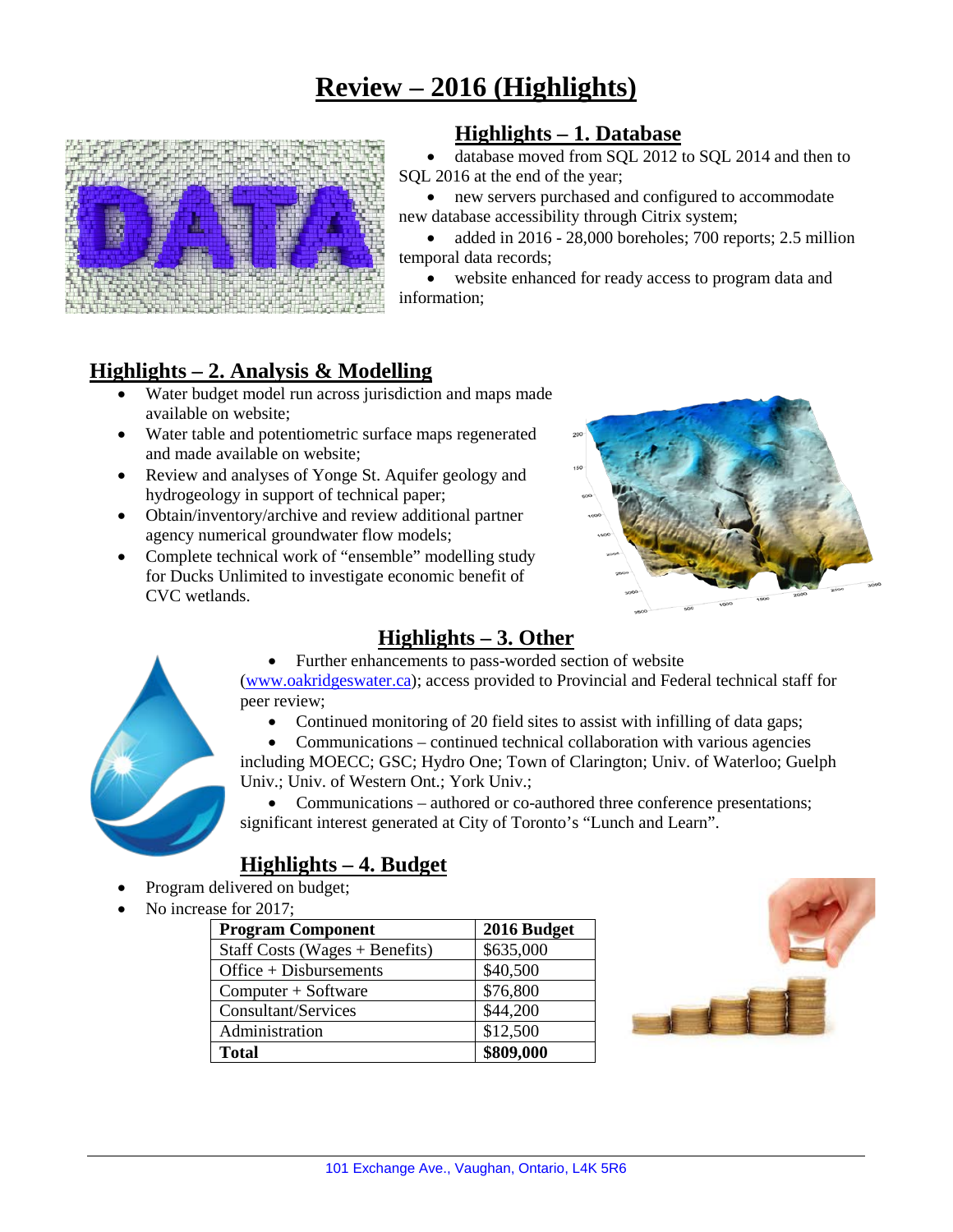# **Review – 2016 (Detailed Summary)**

The following provides a more detailed overview of activities undertaken through the Oak Ridges Moraine Groundwater Program through 2016.

# **1. DATABASE**

2016 was a year of considerable change and progress with respect to the program's database with a considerable upgrade of the database from a SQL 2012 structure (version 20120615) to SQL 2014 and then quickly into SQL 2016 (version 20160831) to allow the program to take advantage of recent changes in SQL (i.e. the incorporation of the "R" statistical computing and graphics package into SQL 2016). As in previous years, the discussion of database issues has been broken into four categories: Additions; Corrections; Accessibility and Software/Hardware Management.

### **1a Additions**

Key 2016 additions to the database included:

- An updated WWIS database was obtained in spring 2016 from the MOE and about 28,000 new well records were brought into the database – the MOE database was up-to-date as of September 2015;
- Approximately 700 new documents were brought into the library;
- Water chemistry from the MOE's 1997 report "The Hydrogeology of Southern Ontario";
- The 2016 chemistry, water levels and pumping records from various municipal wells owned/operated by the Regional Municipalities ;
- Long term York Region water level data that had not yet been imported into the master database owing to database divergence (note that a data merge tool is being completed and is expected in 2017 which will allow for water levels and chemistry data to be more regularly imported);
- Peel Region and Durham Region municipal monitoring data continued to be regularly appended to the database;
- Miscellaneous well and associated data from several consulting reports were brought into the database;
- In total approximately 2.5 million temporal records (chemistry, water levels, etc.) were added.

## **1b Corrections**

- In a similar manner to what has been undertaken in the past, the import of an update of WWIS records necessitated the running of several quality assurance procedures needed to check and correct information coming into the database (e.g. check the screen top is above screen bottom, similarly check that geology layers have tops above bottoms, check water levels are not below bottom of the well, compared invalid MOE coordinates against listed townships and maps on well record forms (i.e. checking of coordinates etc.);
- Key wells that are monitored by others, mostly golf course operators, were flagged in the database by providing existing WWIS records with a proper well name that is in use by the well owners. This was done as part of an initiative to enable any temporal data associated with the wells to be imported and used into the future;
- In order to better manage changes to either the elevation or the UTM coordinates of any wells (or other locations) in the database new tables were added to help with change tracking. Under new database management policy, changes to these key attributes will only be allowed if the old values are stored within these new tables and if proper documentation for the elevation or UTM coordinates have been provided (e.g. new survey, incorrect original data entry, etc.);

## **1c Accessibility**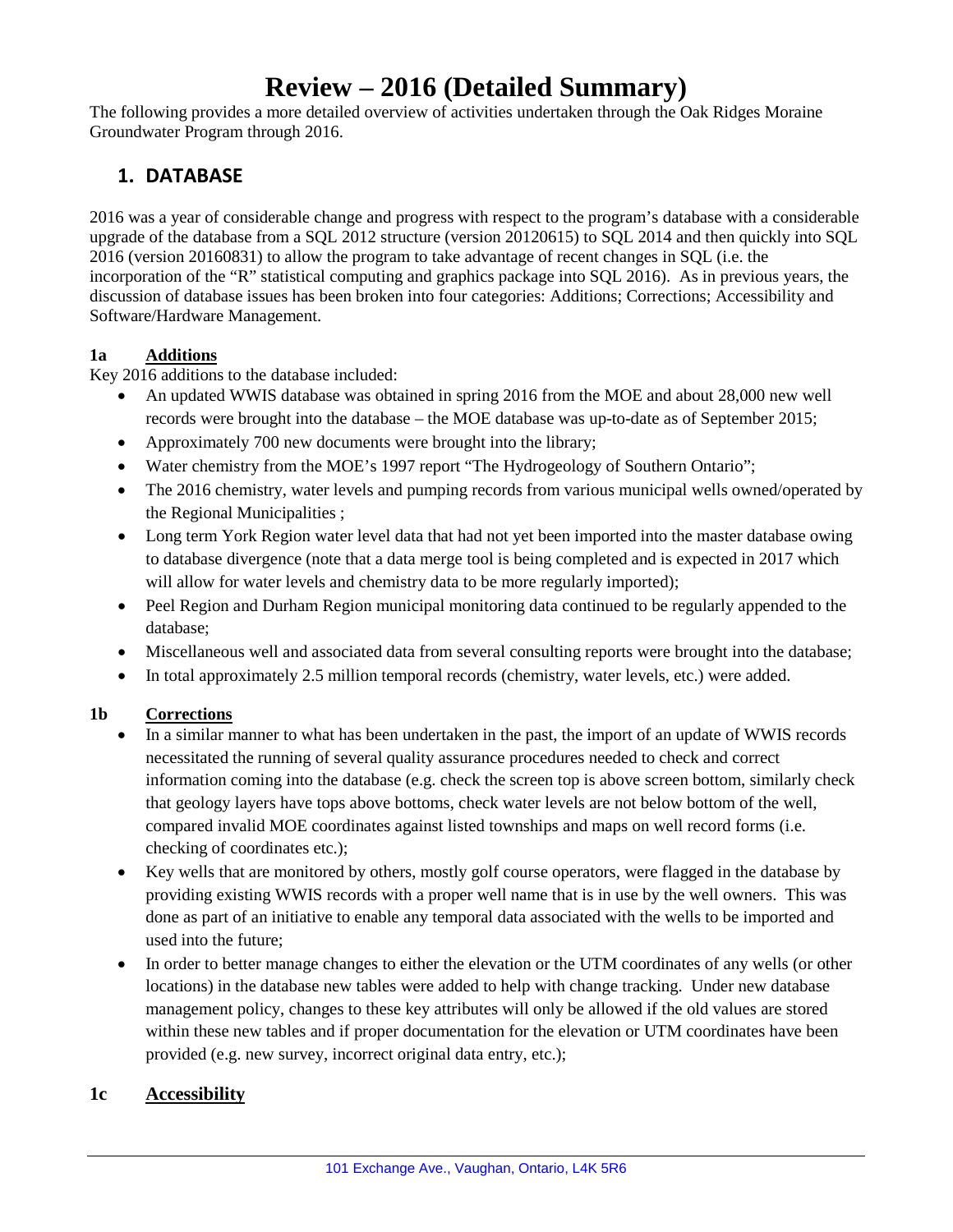Considerable efforts were expended through the first half of 2016 in constructing a new system that would allow for partner agencies wishing to load data into the database, direct connection to the program's master database via an internet browser. With the discontinuation of database replication in the fall of 2015, the database became temporarily inaccessible to some partners for data uploading. Advantages to the new connection methodology were numerous and included:

- Expanding access for staff to the database from any computer (e.g. other office computers, home office, etc.);
- Reducing the need for IT resources at each independent agency. Prior to this upgrade, partner agency IT staff had to establish internet pathways in order to maintain linkages between servers at the partner agency side and at the ORMGP side. This is now all handled on the ORMGP side;
- Less overhead and efficiencies gained in terms of managing the replication process that was formerly in place.

The new system is reliant on a Citrix Xendesktop platform that has been established on a server at Central Lake Ontario Conservation Authority offices to take advantage of the recently installed high speed fibre optic internet connection. Testing of the system took place in the latter part of 2016 with all partner agencies receiving an agency password and details on how to log onto the Citrix server. As of early 2017 it is available for partner use to access the database.

The program's comprehensive database management manual has been updated to reflect new structure (e.g. tables, relationships, views, etc.) as well as to reflect any MOE WWIS import methodology changes.

In addition to this direct connection to the database, the program's website has also been enhanced through 2016 to provide technical staff with ready access to a variety of program data and information. This is discussed in more detail below.

## **1d Software/Hardware Management**

In order to keep the database up-to-date and readily accessible to the partner agencies there is continual maintenance and review of the program's software and hardware capabilities. As in 2015, throughout 2016 these activities continued to be more involved than in previous years, owing to the establishment of the Citrix server and associated virtual computers that needed to be established at CLOCA. In 2016, the following tasks have been undertaken with respect to the program's software and hardware management:

- Implemented a new versioning and tracking system that is now carried within the database;
- Database switched from a 2012 version of SQL to SQL Server 2014 on YCDATABASE (and then in early 2017) to a 2016 version;
- As a temporary substitution for the removal of replication, direct database access via "Remote" Desktop", was temporarily offered to all agencies to facilitate ongoing monitoring programs; Peel Region, TRCA, and NVCA took advantage of this accessibility option;
- New servers were purchased and configured (e.g. re-implemented VMWare Vsphere and VEEAM backup system server; re-implemented GIS server; implemented Ubuntu system instead of installed Red Hat system; include change to RAID 10for protection against data loss) to replace dated equipment and to ensure that the Citrix environment would be stable and efficient for partner agencies logging in to the system;
- In order to speed up the retrieval of data from maps on the partner side of the program website, which directly access the database, several dedicated "Website" tables (prefixed with a "W" (e.g. W\_DOCUMENT)) were created within the database; these tables synthesize much of the temporal data within the database (e.g. min, max, avg. values) and are scripted/coded to refresh every weekend so that they are always providing up-to-date information to the website;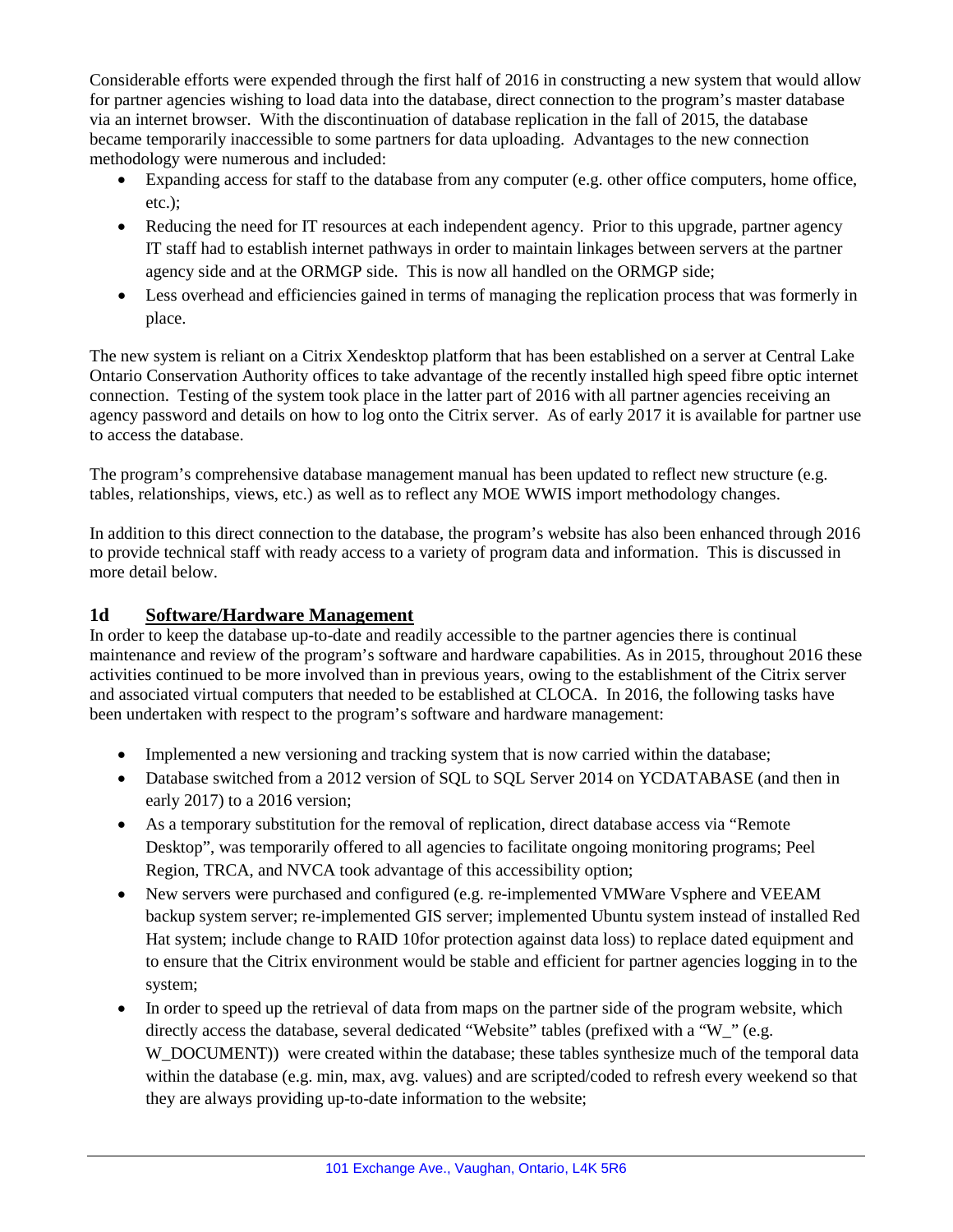- Work was undertaken to evaluate options (e.g. SQLite) for distributing local cuts or copies of database for partner agencies;
- The method by which each well screen is assigned to a geological unit was reconfigured to be more efficient and flexible. This involved the creation of two new Reference tables (R\_Form\_Assign\_Code and R\_Form\_Model\_Code) which now allow for the user to select the Numerical/Geological Model (e.g. York Tier 3 Model, Core Model, etc.) to be used for tying a screen to a geological unit. As in the past, there is still a defaulted geological unit (our best interpretation) linked to each screen. All screens (including those tied to newly imported wells) had their geological unit re-linked and updated as part of this process.
- The water level data from York Region was incorporated back into the master database resulting in the addition of several million temporal records. Work remains ongoing to realign the divergent York Region database with the Master Database and to make the import of new data more streamlined.
- The processing of library reports through the optical character resolution (OCR) process and into a directory structure and then onto the Sharepoint environment on the website was restructured to make it more streamlined;
- The migration to the new version of the database (mentioned above) required considerable efforts to ensure that the database schema (tables, fields, relationships, etc.) remained compatible with the Sitefx software (which has also been upgraded during 2016) so that this program could still be used to connect to the database.

# **2. ANALYSIS & MODELLING**

The following initiatives either carried through from 2015 or were initiated in 2016.

## **Model Review**

Models provided to the program under the Model Custodianship program continued to be reviewed upon delivery. For example, models across the CTC jurisdiction were reviewed and a technical memo was provided to CTC documenting the work. Also, the SGBLS SWP group requested some assistance in terms of upgrading a few models to non-proprietary versions and this was completed in early 2016. As part of the ongoing model review, it should also be noted that we continue to have communication with software developers to discuss, at a high technical level, modelling code and to provide input regarding bugs in the code that need to be fixed as well as suggesting improvements to existing codes. Over the course of 2016, discussions were held with the developers of GSFLOW, HydroGeoSphere, and GWVistas.

#### **Model Management Report**

Through early 2016 the Model Management Guidance report was being completed and made available for review by a peer review committee. Two peer review committee meetings were held in January and May and the report was completed over the summer months and forwarded to a technical editor for review in the early fall. The report will be finalized in early 2017.

#### **Yonge Street Aquifer**

In partnership with staff from the Geological Survey of Canada and York Region, a detailed analysis of the geology and hydrogeology of the Yonge Street Aquifer is underway with the final product targeted as a technical paper to be submitted to the Canadian Journal of Earth Sciences.

#### **Ducks Unlimited**

Mason continued to work on a modelling project with Ducks Unlimited that is ultimately focused on determining the economic value of wetlands in mitigating flooding. Through an innovative "ensemble" modelling approach that made use of the University of Toronto's SciNet computing centre, 1000s of model runs were captured within the study to address the inherent uncertainty in understanding the Credit River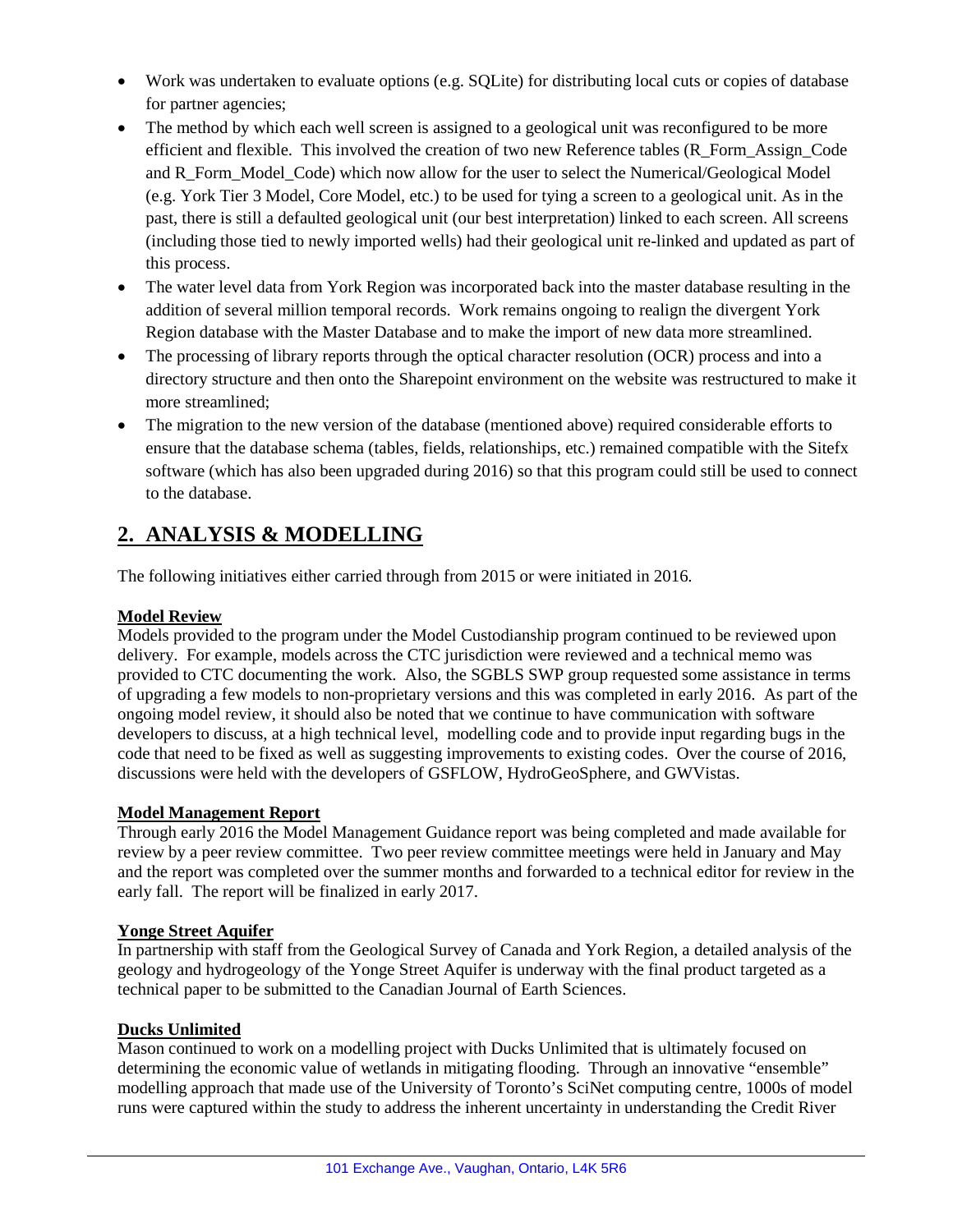watershed's flow system. The model report is being finalized in early 2017 and the project is being transferred to Intact Insurance to run the follow-up economic analysis.

#### **Water Budgeting**

Partner agency technical staff are commonly charged with reviewing hydrogeological reports that have been prepared in support of development applications. These reports frequently present water budgets that may not always be rigorous in their approach. To better support these types of reviews a regional scale continuous hydrologic model was run across the entire program area jurisdiction to provide average water budget parameter estimates (precipitation, runoff, evapotranspiration and recharge). These estimates can guide reviews and ensure that the numbers presented are reasonable.

#### **Water Quality Overview**

To obtain an overview of the groundwater quality across the study area, Mezmure Haile-Meskale, a recently retired MOECC staff member, was retained. A water quality dataset was extracted from the database and Mezmure is working to provide a synthesis of the information both spatially across the study area and also with depth to characterize spatial, vertical and temporal trends in the groundwater quality across the study area. Key information that will be imported back into the database would be interpretations (e.g. saturation indices, water type, etc.) on the some 6,000 water quality analyses currently held in the database.

#### **Water Table and Potentiometric Surface Mapping**

These two surfaces were re-mapped in 2016 to support a new map that was uploaded on the website. The water table was generated using shallow wells (less than 20m) coupled with the Strahler Class 4 and larger streams and was compared with modelling results from the YT3 model. The comparison was favourable. The potentiometric surface map was generated using wells greater than 40 m deep.

#### **Miscellaneous technical support**

**CLOCA** – In their ongoing review of development applications staff were looking to make effective use of the PRMS modelling results that were provided under SWP. Assistance was provided in terms of guiding staff as to what model result layers were most applicable. Techniques for making effective use of the Viewlog model results in one location and applying them to other areas undergoing development were also recommended.

#### **TRCA** –

- TRCA, CVC and HRCA are all interested in more rigorous assessment of their wetlands. We have provided TRCA staff with wetland locations and monitoring results that they can capture into their ongoing wetland analysis work;
- finalized work with TRCA staff to develop a drought index by statistically combining soil moisture data with precipitation data;
- provided technical support to TRCA staff as they proceeded a process to evaluate various modelling platforms for evaluating wetlands;
- assisted in evaluating discharge in the Seaton area, Brampton Esker water levels, and in evaluating drawdown in the north Leslie area as development applications were being reviewed;
- preparing an existing geology and hydrogeology conditions report for the Carruthers Creek watershed in support of the TRCAs Carruthers Watershed Plan;
- assisted with logistics (core management, database support, etc.) for the re-drilling of a new well (with five different screens at varying depths) on Taunton Rd. (near Brock Rd) in Pickering after a long term IWA monitoring well was inadvertently destroyed by a developer.

**York** – worked with York Region consultant to ensure YT3 modelling files were in format (GW Vistas) that consultant was familiar with; ii) subsequent conversion of YT3 files to Surfer for use by consultant; iii) review of RFP and generation of cross-sections for incorporation into RFP for consultant to run model to generate new WHPA; provided accessibility to modelling software via remote desktop connections.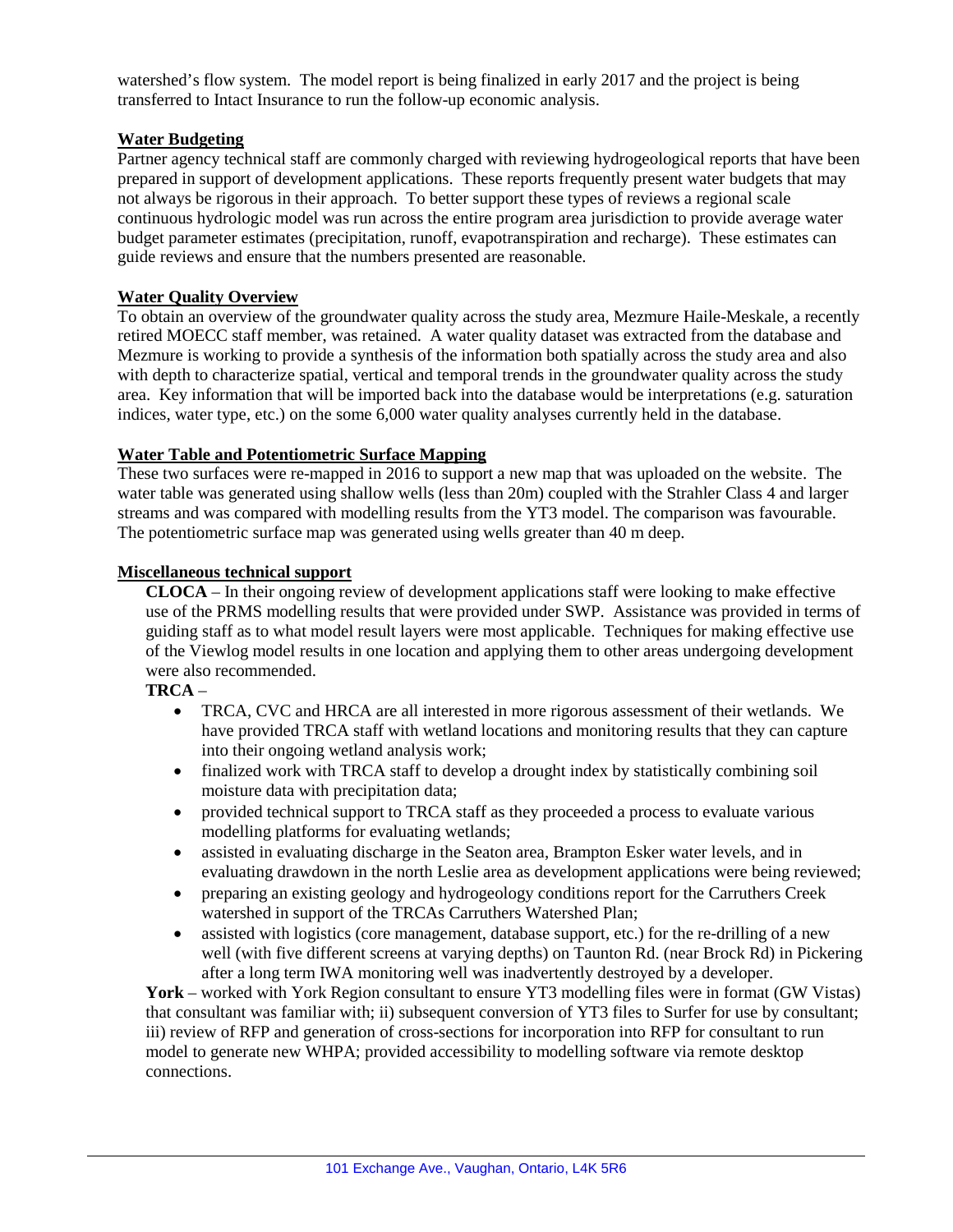**CVC** – i) provided particle tracking support for development review in Hillsburgh and Erin; ii) provided Halton Tier 3 model to MTE Consultants for use in the Limehouse Quarry study; ii) Viewlog and database support.

**Peel** – provided WHPA files from West Model for new wells in Caledon East and Inglewood in preparation for the Matrix Solutions Inc. modelling update; ii) provided some technical support for the West Trunk sewer project where problems with advancing the tunneling .

**Durham** – Provided support for ongoing investigation into the drought and dry wells in Clarington; provided technical, logistical and financial assistance in the drilling of the new Port Perry well. **LSRCA** – assisted with technical discussions regarding the integration of modelling of E-flow and LID studies.

**Toronto** – Met with staff and City consultant to discuss problem area near Don Mills Road, south of Hwy. 401 (Graydon Hall) and initiated project to further investigate the condo development in the area.

# **3. OTHER PROGRAM INITIATIVES**

Over the course of 2016 a number of other initiatives also formed part of the overall work program.

**Website** – In partnership with staff from Central Lake Ontario Conservation Authority (CLOCA), work continued on enhancing the program's website, and in particular on the pass-worded section that is only available to technical staff at the partner agencies. New maps have been created to better allow technical staff to make use of the vast data and information sets assembled through the project. With recent talks at the Federal and Provincial level regarding the need to construct an accessible groundwater database for Ontario, it was decided that passwords to the website should be provided to key Provincial and Federal technical staff so that they could see how far the program has proceeded.

**Report Library –** in 2016, staff met with Rural Development Consultants (RDC), a small consulting firm whom maintain a file system of all reports they have prepared since the early days of the company in the late 1970s. RDC have agreed to make available their reports to the program and, through a pilot project, the reports are now being scanned, added to the database, and being made available through the website. Also in 2016 a summer student was retained to further assist in getting other miscellaneous reports into the database resulting in the addition of some 600 new reports to the database.

**Field Work** – Staff continue to monitor a suite of approximately 20 wells to help in charactering specific hydrogeological settings that have been identified across the study area.

**Ontario Climate Advisory Committee** – as part of the task of considering the future use and updating of the available groundwater flow models across the program study area, staff continued to attend and contribute to this working group that advocates for best management practices in terms of collecting, managing and distributing climate information in Ontario. The program's modelling expert has become a member of OCAC and presented his Ducks Unlimited Wetland modelling project to the group in fall 2016.

**Isotope Project** – in collaboration with the University of Waterloo and York Region, staff continue to collaborate on a project to collect samples across the program study area for isotopic analyses. Results will be used to assist in groundwater flow system delineation with a view to providing independent field checks on numerical groundwater flow models.

#### **Communications**

- Presented a poster entitled "Multi-agency Co-Operation in Managing Ontario's Groundwater Resources" at the 2016 Blue Cities Conference in May 2016 in collaboration with staff from the Geological Survey of Canada.
- Presented a paper entitled "A Path Forward for Source Water Protection Numerical Models" at the  $69<sup>th</sup>$ National Conference of the Canadian Water Resources Association.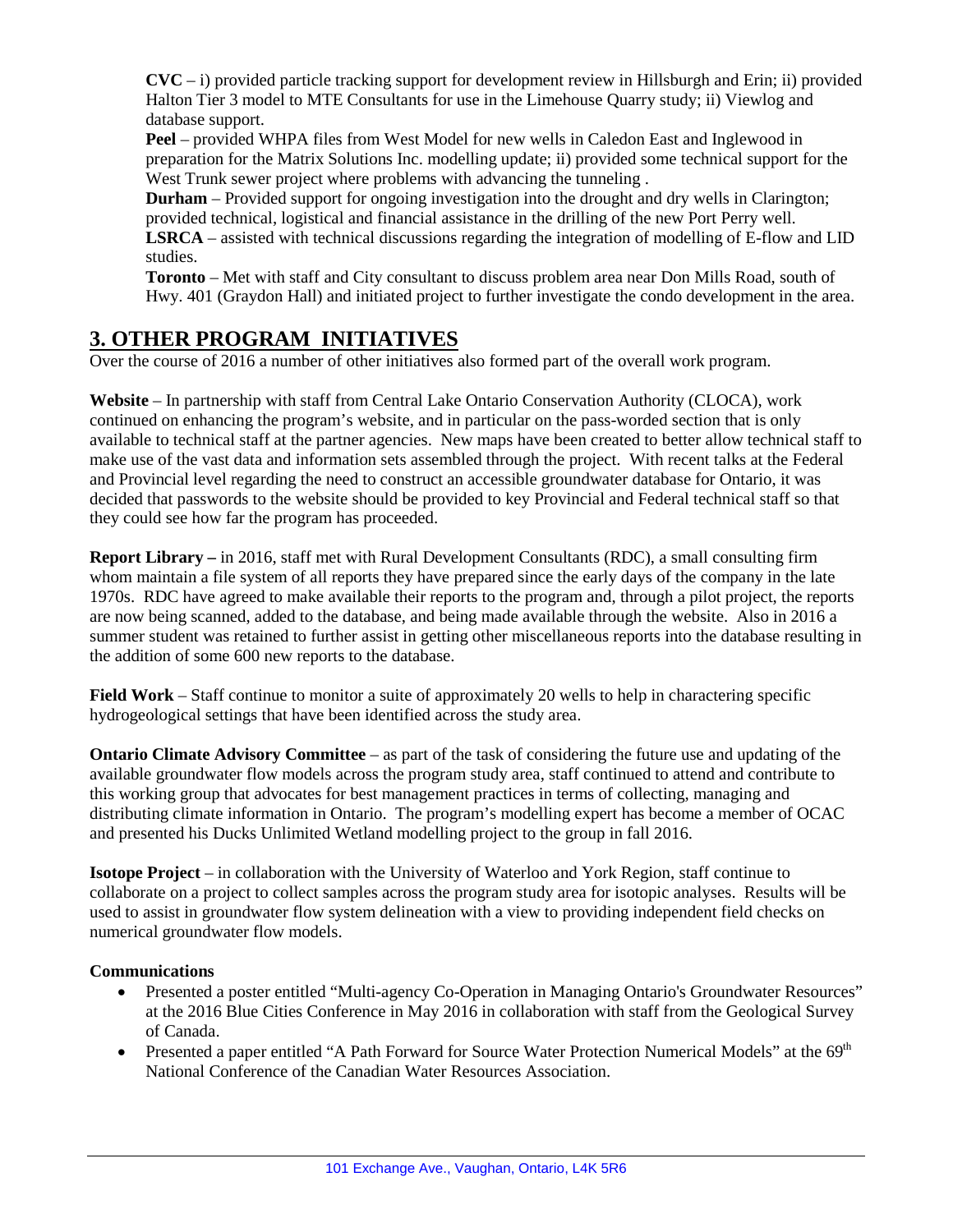- Co-Authored paper entitled "Collaborative Development of a Regional Groundwater Data Framework for Southern Ontario" presented at the 69<sup>th</sup> National Conference of the Canadian Water Resources Association.
- Presented a paper entitled "Multi-Model Custodianship: Needs, Development and Challenges" at the  $8<sup>th</sup>$ International Environmental Modelling and Software Society Congress in Toulouse France in July 2016.
- Invited in May to present the program and website overview at the City of Toronto's "Lunch and Learn" seminar series which attracted the largest crowd of city staff in recent memory. As a result some 15 Toronto staff asked for and were provided with passwords to the program website.
- Invited to provide a Keynote talk at Seneca College's one day symposium "The Water Conundrum Excess and Scarcity".
- Invited to present an overview of the Ducks Unlimited Wetland Modelling project on three occasions; i) to CLOCA staff at a "Lunch and Learn"; ii) to CVC staff at a "Lunch and Learn"; and iii) to technical water management staff from the Ministry of Natural Resources and Forestry in Peterborough.
- Met with Peel Region to provide initial training to new staff on YPDT software tools and data access via the website.
- Interactive day with Grade 4 students discussing water and geology (Pleasantville Public School, Richmond Hill);
- Annual lecture on "Water Resources Management" to undergraduate and graduate students at the University of Toronto Scarborough;
- Field trip and presentation on Geology/Hydrogeology to Parks Canada staff regarding possible expansion of the Rouge Park; and
- Presentation regarding management of collaborative efforts at the Western Lake Ontario Workshop aimed at developing western Lake Ontario consortiums.

### **Liaison with External Agencies**

In 2016 staff met and corresponded with various external agencies on behalf of the partners.

- **CAMC** staff continued to report quarterly to the CAOs of the Conservation Authorities having jurisdiction on the Oak Ridges Moraine.
- **Ministry of the Environment and Climate Change** staff were invited to participate at the MOECC's Water Quantity Technical Framework Workshop to provide input into future directions for this component of SWP; met with policy planning staff from MOECC to provide technical input and follow up assistance with their initiative to grow the Greenbelt; continue to try and secure agreement with Central Region staff to allow for importing of additional MOECC datasets into the database; retained services of Ross Hodgins, recently retired MOECC staff, to assist in liaising with Central Region and to enhance current database by flagging specific key locations that might have datasets tied to them (e.g. golf course wells).
- **Western University** met with Dr. Rob Schincariol to discuss possible collaborative research initiatives.
- **University of Waterloo**  met with Dr. Martin Ross to discuss their approach to mapping geohazards for the National Security branch of Public Safety Canada across a broad part of Ontario and in particular the potential susceptibility of differing material types to earthquakes. Provided geological surfaces for use in the project and also discussed possible future collaboration.
- **University of Toronto** Staff continue to be linked with the U of T, in particular at the Scarborough campus where Mike offers GIS related courses to 3<sup>rd</sup> year and graduate level students.
- **York University** provided a borehole dataset for the York University campus to a technical academic team that is investigating the possibility of establishing a geothermal energy system on the campus. Associated technical support and interpretation of the information was also provided.
- **McMaster University** continuing to provide assistance to PhD candidates with respect to modelling groundwater/surface water interactions.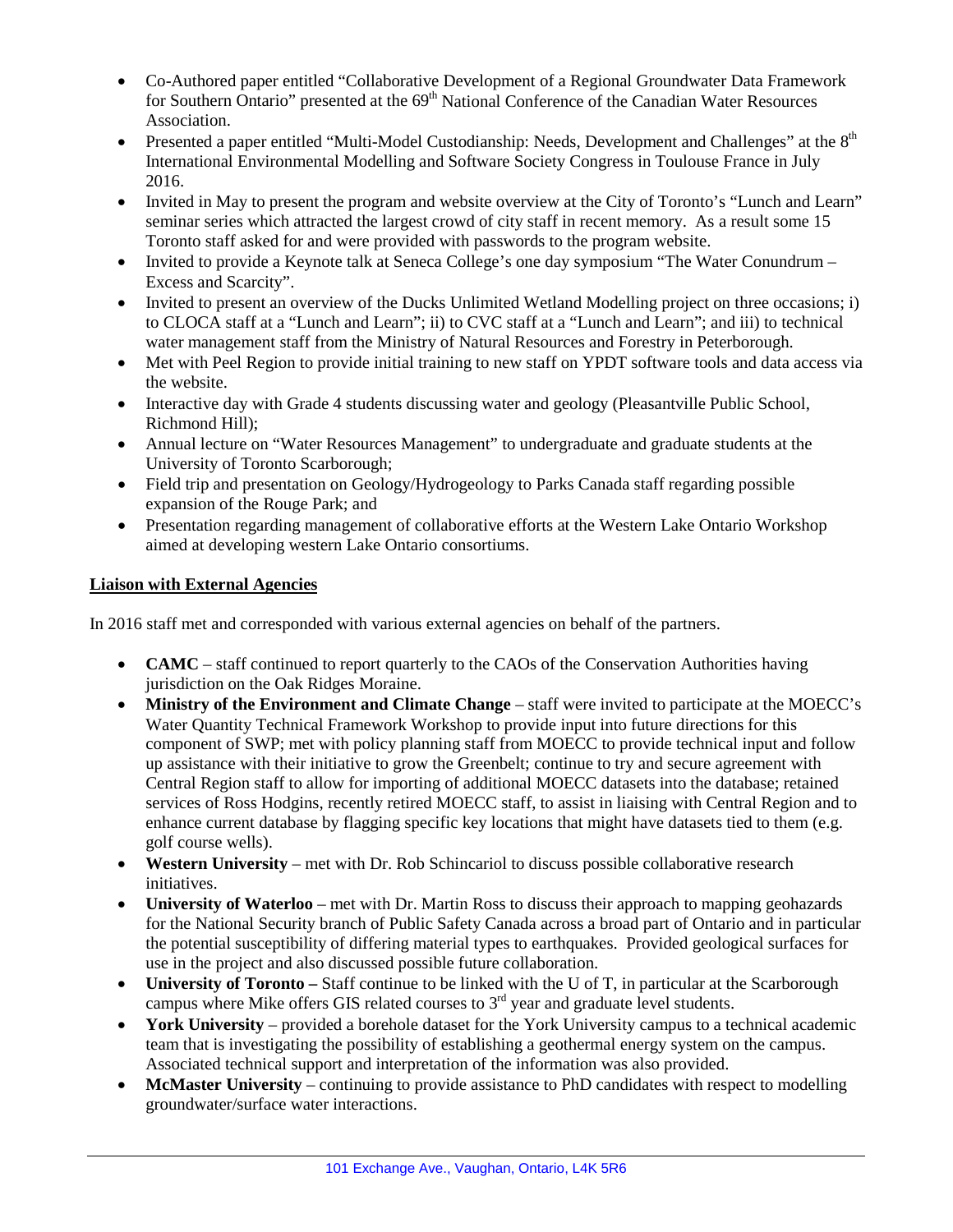- **Geological Survey of Canada** set up an agreement to geologically log core from Taunton Rd. and Port Perry BHs – also provides for additional work if agreed to by both parties; working jointly with GSC staff on a paper (Canadian Journal of Earth Sciences) describing the geology and hydrogeology of the Yonge Street aquifer; provided background data and reports for areas in Simcoe County to support a research project.
- **Town of Richmond Hill** continued to provide technical expertise and peer review regarding development proposals in sensitive area of artesian pressures on the flank of the Oak Ridges Moraine.
- **Hydro One** continued with providing technical oversight and facilitation between different parties with respect to groundwater issues (including establishing a long term monitoring program) surrounding the construction of a transformer station on the Oak Ridges Moraine in the Town of Clarington.

# **4. BUDGET SUMMARY**

The four senior partners (City of Toronto, Regional Municipalities of York, Peel and Durham) each contributed \$175,000 in 2016 (Total of \$700,000). In addition, work undertaken for SWP resulted in additional funds to the program of \$230,000. The program's expenses for the 2016 are summarized in Table 1.

| <b>Program Component</b>         | 2016 Budget |
|----------------------------------|-------------|
| Staff Costs (Wages $+$ Benefits) | \$635,000   |
| Office Costs + Disbursements     | \$40,500    |
| Computer + Software              | \$76,800    |
| Consultant/Services              | \$44,200    |
| Administration                   | \$12,500    |
| <b>Total</b>                     | \$809,000   |

The program was completed within an acceptable budget in 2016. With the additional funds obtained through SWP, there is some flexibility in the program budget, and therefore no budget increase has been requested for 2017.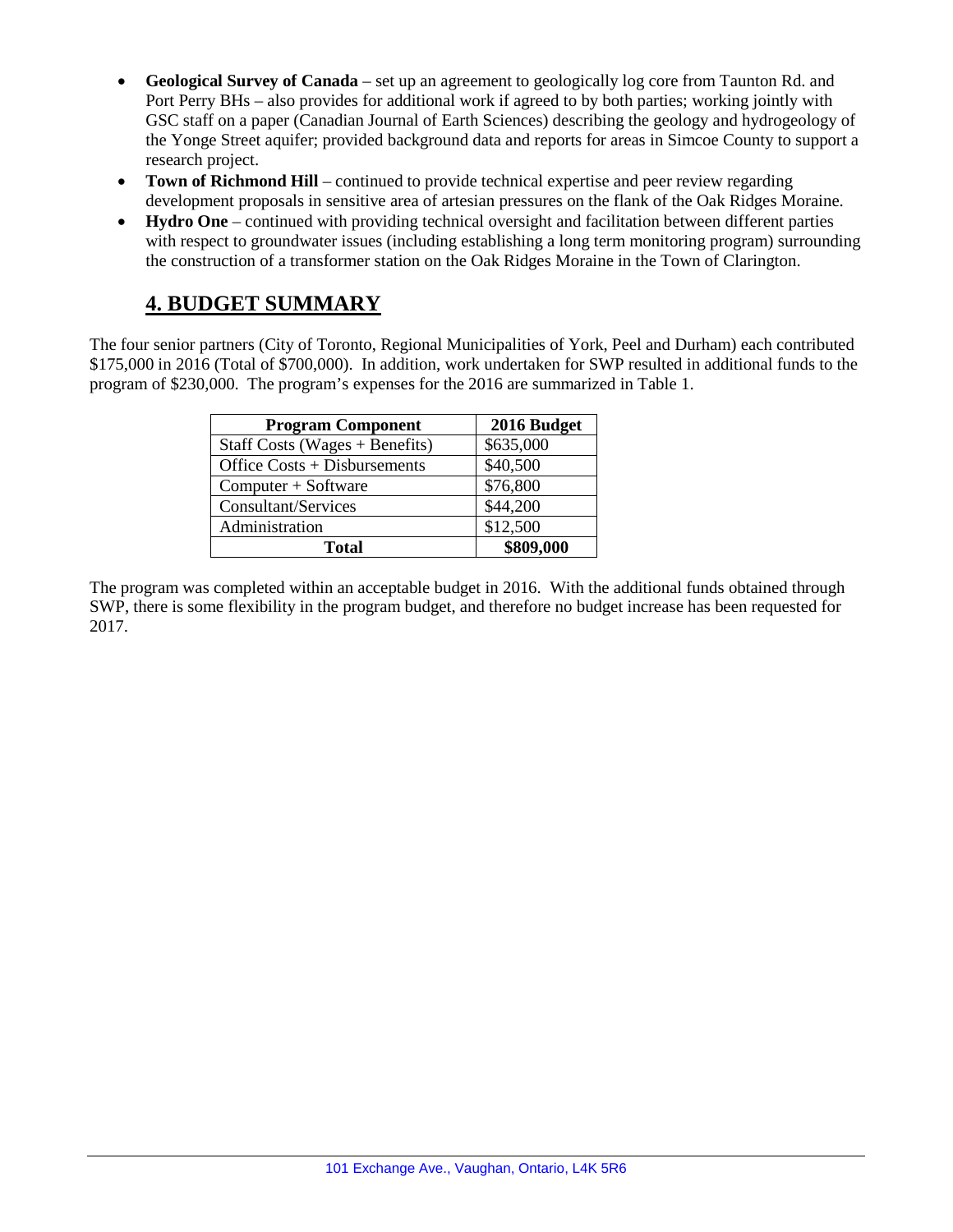# **2017 WORK PLAN – ONGOING/UPCOMING TASKS**

# **1. DATABASE RELATED**

#### **Task 1.1 - Training in the Use of New Database Access (Citrix System)**

With the implementation of the new platform to allow partners access to the program's master database, there is a need to train technical staff from the various partner agencies regarding database access. Training is proposed to be delivered in a variety of ways over 2017 including via the web (e.g. GoToMeeting), face to face group training and face to face agency specific training.

- **Benefits:** Staff will be able to continue to upload data into the database thus ensuring its continued relevance to groundwater studies across the study area.
- **Estimated Timeline:** Ongoing through 2017.

#### **Task 1.2 - Assessment of the New System**

Over the course of 2017 staff will monitor external partner agency interaction with the database through the Citrix system and make any necessary adjustments as the year progresses.

- **Benefits:** This task is necessary to ensure continued easy access to the program database by technical staff. This will also allow for staff to utilize software that they do not have in-house.
- **Estimated Timeline:** Ongoing through 2017.

#### **Task 1.3 – Release of Updated Database Manual**

As changes have taken place in the database there have been amendments made to the program's extensive database manual. The manual will be re-released to partner agency staff in 2017.

- **Benefits**: Ensures continued partner access of the database.
- **Estimated Timeline:** Summer 2017.

#### **Task 1.4 – Broaden Database Accessibility**

With the support of the Executive Steering Committee (to be requested in March 2017), the program will seek ways of broadening access to the program's store of data and information. It is proposed that a stakeholder meeting with the consulting community be set up in the spring to determine the best path forward on this initiative.

- **Benefits:** With an expanded number of hydrogeologists examining the database and the various maps, models and other products prepared under the program, it is more likely that errors and omissions will be discovered and reported, leading to overall improvements in the deliverables to the groundwater community for important water-related decision making.
- **Estimated Timeline:** Spring 2017.

#### **Task 1.5 - Improved migration of consultant data into the database**

With the broadening of access to the program's database and website, the importing of newly collected consultant data (including all data from borehole geology information to water levels and water quality data) could be more efficient. Improvements can be made by offering standard data formatting templates (in either Microsoft Excel or Access formats) on the website. Contract documents from any of the thirteen partner agencies can be drafted to explicitly require the use of YPDT-CAMC templates from the website as a requirement of winning any particular groundwater related project.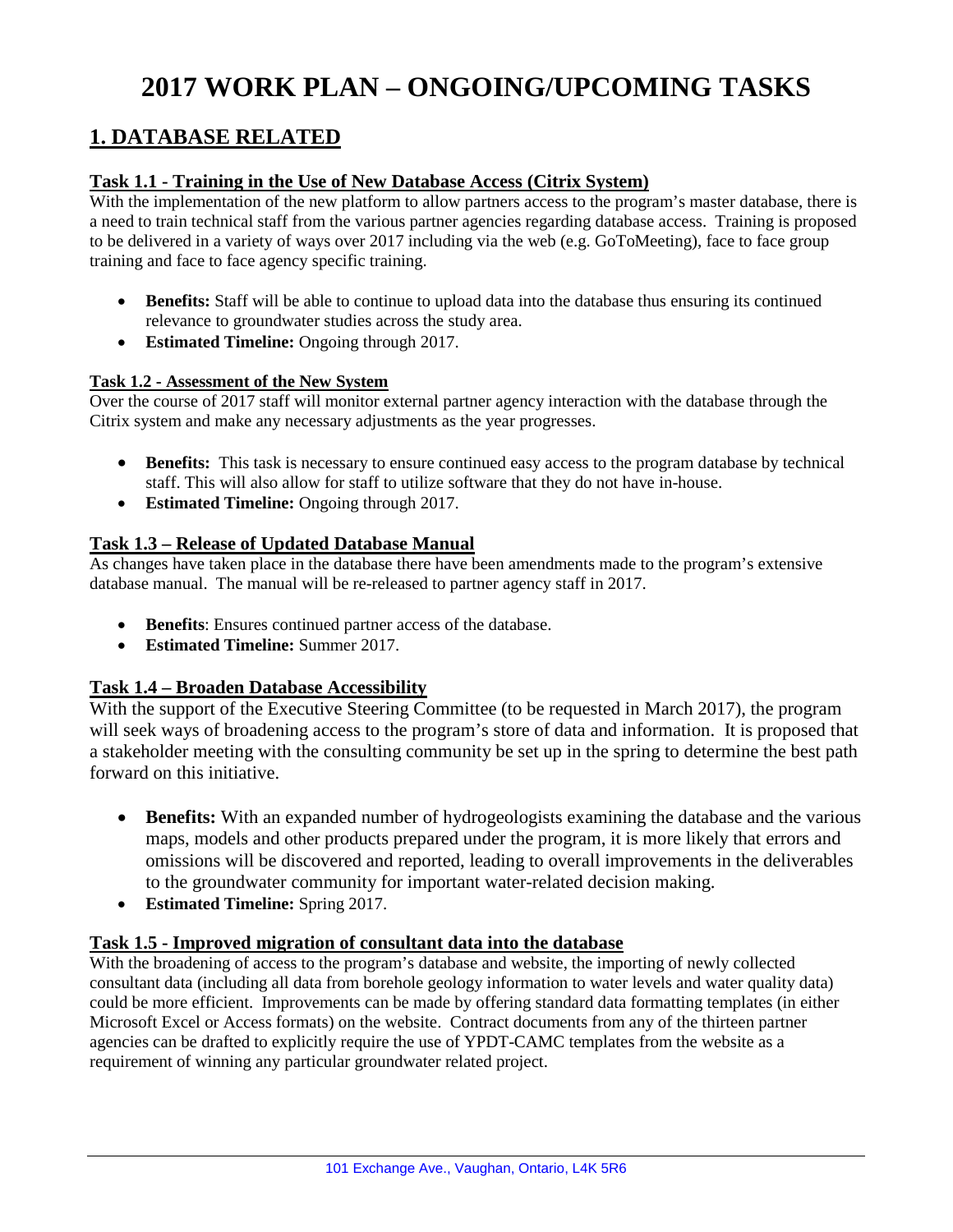- **Benefits**: With the movement to the digital collection of logger files via hand held devices, it would be beneficial to all agencies if consultants could readily transfer collected information directly into a standard template that would facilitate the importing of data into the database.
- **Estimated Timeline**: Fall 2017.

## **Task 1.5 - Continued improvement and expansion to the database**

The database is now 61 gigabytes in size and continues to grow as new information is appended. 2017 will see York Region water quality data migrated into the Program database as well as an update to the PGMN data. Work will continue, along with York Region and Earthfx staff, to try and make such updates from York Region seamless. Work will continue to encourage staff from Central Region MOECC Office to make use of the program's data (via the website) and to contribute additional data into the program.

- **Benefits**: Improved data quality and additional data input to the database will enhance any studies/work that would be undertaken in support of development or construction activities.
- **Estimated Timeline:** Ongoing through 2017.

# **2. ANALYSIS & NUMERICAL MODEL RELATED**

## **Task 2.1 – Numerical Model Guidance Manual**

Comments and suggestions received from the technical editor will be incorporated into the Model Management Guidance document and the report will be finalized.

- **Benefits:** The document will provide partner agencies with a practical guidance manual that can be used when commissioning future numerical modelling studies. From preparing legal contract documents to seeking technical guidance on what type of model to request from a consultant the document will seek to be the "go-to" reference guide for numerical modelling studies.
- **Estimated Timeline:** Completion Spring 2017.

## **Task 2.2 - Model Harmonization**

With some 60 numerical models having been generated across the geographical study area of the program, there remains a need to move towards a single "authoritative" path forward. This would start with a focus on the geological layering and move forward to other attributes of the many models (e.g. hydraulic conductivity, porosity, etc.). As an initial key building block for numerical groundwater modeling, the geological/hydrostratigraphic layers need to be refined to incorporate any beneficial changes/insights obtained within the various modelling studies.

- **Benefits:** This task will initially see the consolidation of many phases of geological interpretation into a common "authoritative" set of surfaces that will extend across the entirety of the Oak Ridges Moraine drainage area. For each agency, this will continue to prove to be a significant benefit in that they can confidently provide a set of information and interpretive layers to any ongoing capital works project that involves subsurface excavation or tunneling. When provided to consultants, the set of layers allows for all parties (including staff and consultants working in adjacent agencies) to speak with a common language when referring to the subsurface stratigraphy.
- **Estimated Timeline:** Ongoing through 2017

## **Task 2.3 - Mapping of Known Groundwater Problem Areas**

A wealth of information exists within the program information and analysis system to better inform projects regarding subsurface conditions prior to commencement. This task will build on a presentation at a Canadian Geotechnical Society symposium regarding groundwater issues related to excavations to prepare regional mapping of various hydraulic settings that contain conditions pertinent to any subsurface works such as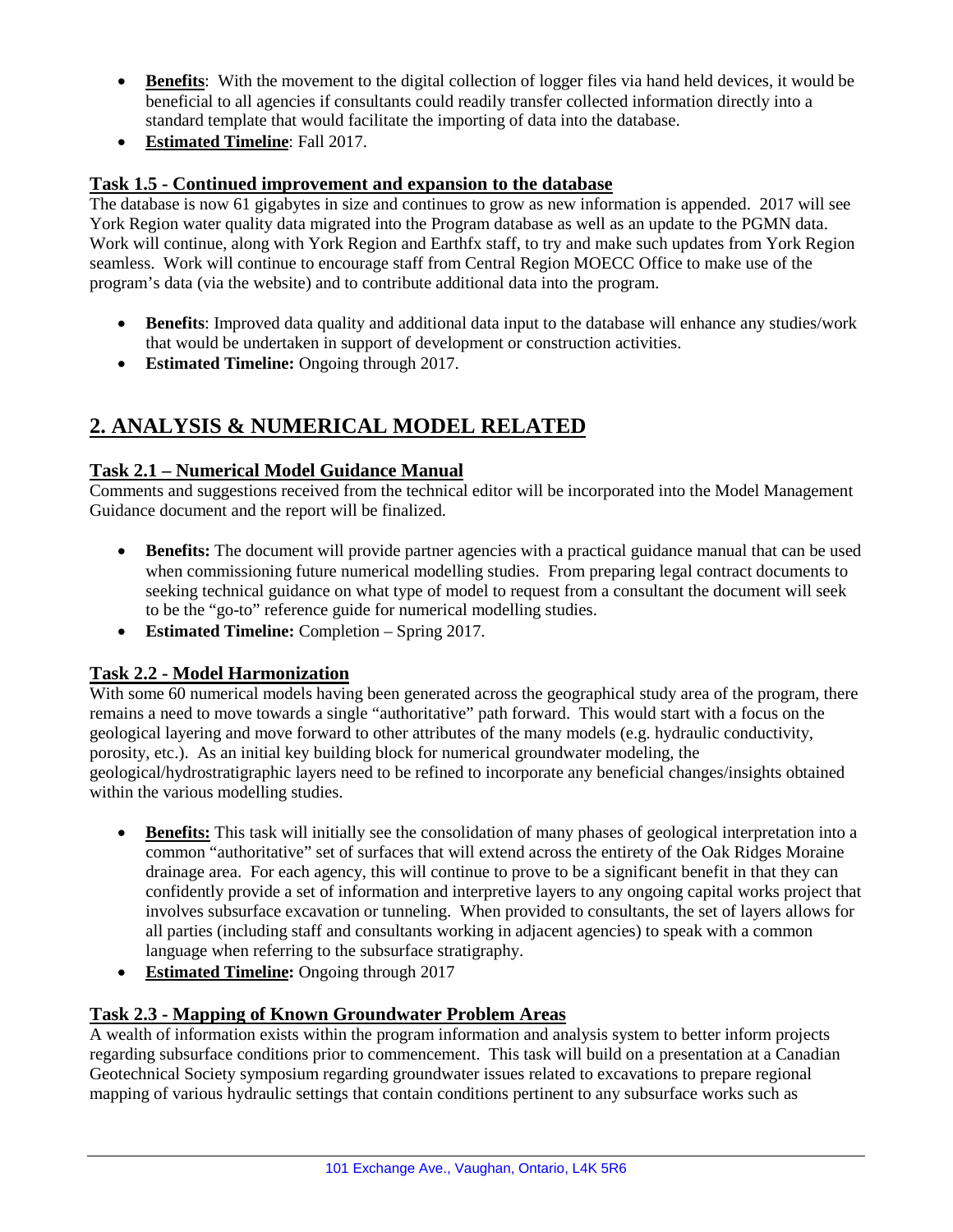groundwater under pressure (i.e. flowing conditions) and other high-capacity confined aquifer settings. The hydraulic head and water table surface maps for the various hydrostratigraphic units will be updated to incorporate all observed data.

- **Benefits:** By having an understanding of subsurface conditions prior to project commencement partner agency staff can provide preliminary knowledge regarding overall project cost and necessary efforts. The regional maps will provide a screening tool prior to the detailed work necessary for project design.
- **Estimated Timeline:** December, 2017.

## **Task 2.4 – Investigation into Online Model Executables**

There has been an interest in ensuring that the numerical models developed over recent years are made available for more widespread use than is currently the case. One possible solution is to develop an on-line executable (e.g. input pumping rate, location, and aquifer – model run would return drawdown at a municipal well) that would allow for non-modelers to gain insights from models for various water management decision-making and quickly assess potential impacts to their water supply.

- **Benefits:** This tool, if developed, would allow for technical staff from partner agencies to gain insights from already constructed models thus extending the benefit of the models into the future.
- **Estimated Timeline:** Ongoing

### **Task 2.5 – Yonge Street Aquifer Characterization**

In co-operation with staff from the Geological Survey of Canada and York Region, the geology and hydrogeology of the Yonge Street Aquifer is being assessed. Given the preponderance of data that has been collected over the years, it is surprising that this feature remains poorly described and understood. It is proposed that a paper that better characterizes the Yonge Street Aquifer geologically, as well as hydrogeologically, be submitted to a special upcoming issue of the Canadian Journal of Earth Sciences (Surficial Geology of Southern Ontario and Applications to Groundwater).

- **Benefits:** It is hoped that the Yonge Street Aquifer and the insights from the paper will equally apply to other similar channelized deep flow system (e.g. Thorncliffe Formation) related features found both to the east and west in the Regions of Peel, York and Durham and beneath the City of Toronto (e.g., Uxbridge, Grasshopper Road, etc.).
- **Timeline:** Summer 2017

# **3. OTHER INITIATIVES**

A key initiative in our application, communication and outreach activities will focus on enhancing the program's website to deliver information in an easily accessible manner. Over 2017 the goal for the website is to improve access to the temporal data and to generate additional mapping products that would be of benefit to partner agency staff. Staff will also be exploring the statistical options that SQL 2016 presents in terms of its linkage with the "R" statistical software package (additional charts, graphs, etc.). The website will also be used to enhance the technical content currently available by providing additional technical insight pieces that succinctly summarize different hydrogeological analyses that have made effective use of the vast store of data in the database. The goal of the program's website information search and analysis tools is to reduce the need for extensive knowledge regarding how to use various individual software packages (e.g. Sitefx, GIS, SQL Management Studio, etc). If approval is provided to broaden accessibility to the program's website, then in partnership with the consulting community, we will be seeking input as to other paths that can be opened up with respect to ready access to data and information.

#### **Task 3.1 – Ongoing WebSite Improvement**